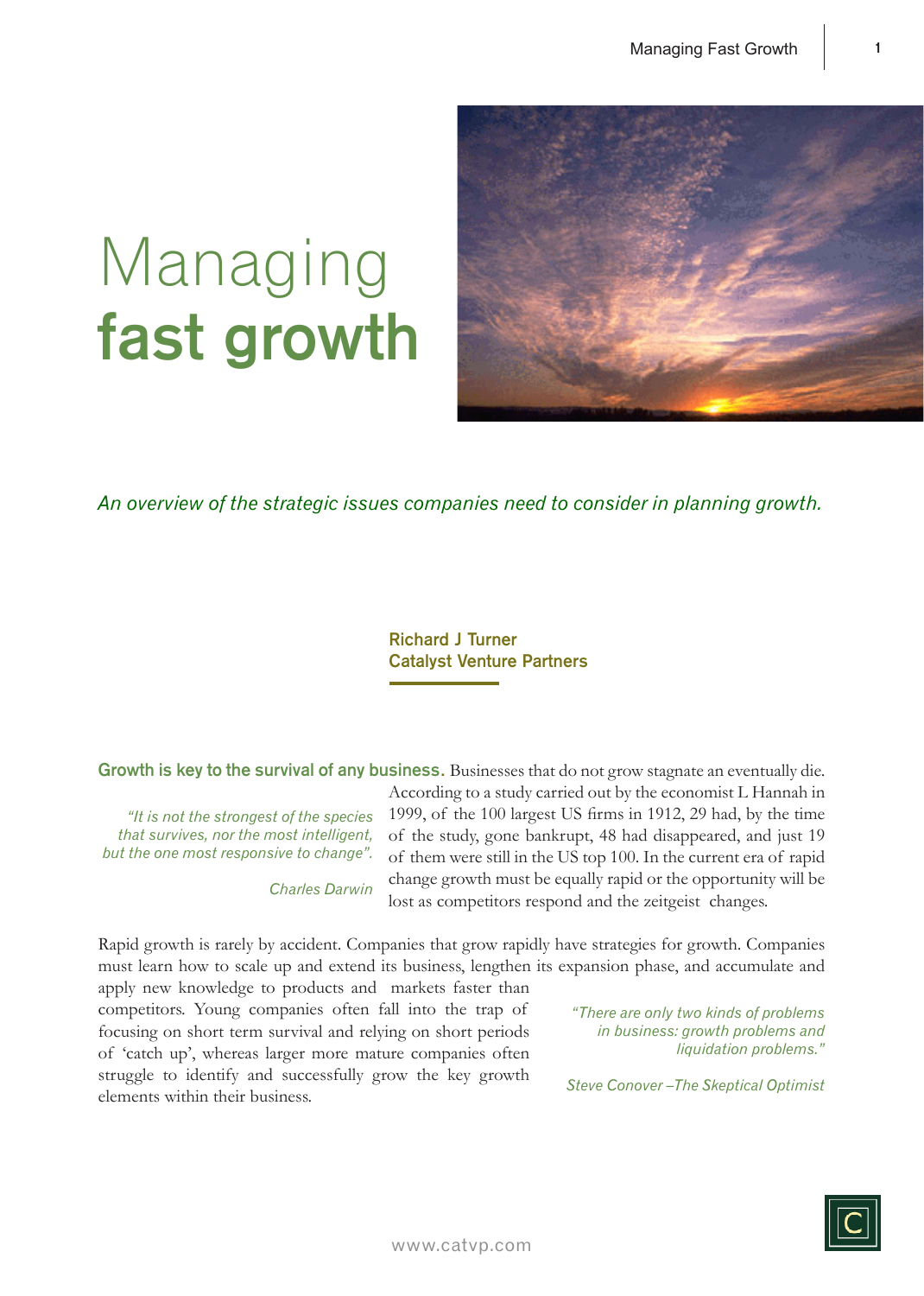No business can afford to leave their growth to chance, they need a consistent plan that incorporates a vision for growth (market and product combinations) with plans for how they will support expansion by marshalling the know-how, resources and organizational structures at the companies. In essence there are broadly two strategies for growth: acquisition or organic. However within these broad categories there a number of different options.



# 1. Acquisition versus Organic Growth

#### **Making Acquisitions Work**

*Evidence suggests that making acquisitions work that involve integration of the businesses can be extremely difficult but following some simple guidelines can significantly increase success:*

*Larger high performing companies making smaller acquisitions do better then average*

*Companies that have a formal structured integration programs have lower restructuring costs*

Acquisition can be a faster and generally more visible shortcut to growth. It can be argued that growth by acquisition is less risky and easier to finance due to the known quantities and financial performance of the acquired company versus unknowable forecasts of a new product launch or expansion into a new market.

However finding the right company takes considerable time and effort, and once found, realizing the gains to be made from the synergies and economies of scale and scope can be elusive. Recent studies by McKinsey & Co showed that about 60% of all acquisitions failed to generate a return in excess of the costs of acquisition. About 17% covered costs and 23% were successful.

In addition various studies have shown that 30-45% of companies acquired were later sold at a loss. Organic growth on the other hand tends to be slower in generating results but can be cheaper overall and have less institutional risk. The balance of risk and reward between acquisition and organic growth depends upon the strategic objectives, effective implementation and (in the case of acquisitions) detailed due diligence.

# 2. Acquisition Strategies

## **Acquisition strategies fall into four broad categories:**

**· Horizontal.** In essence companies are acquired who do the same thing as you do. Value is created through; risk reduction (through increased diversification of the customer base), geographical spread, reduced cost of capital (due to increased scale reducing risk), and increased market power. However the cost base is increased and there can be significant cultural barriers to successful integration which can generate substantial restructuring costs. When the accountants and consultants Peat Marwick acquired Thomson McLintock in the mid 1980's, within a year, half of the McLintock partners had left and it took over three years to create a unified firm.

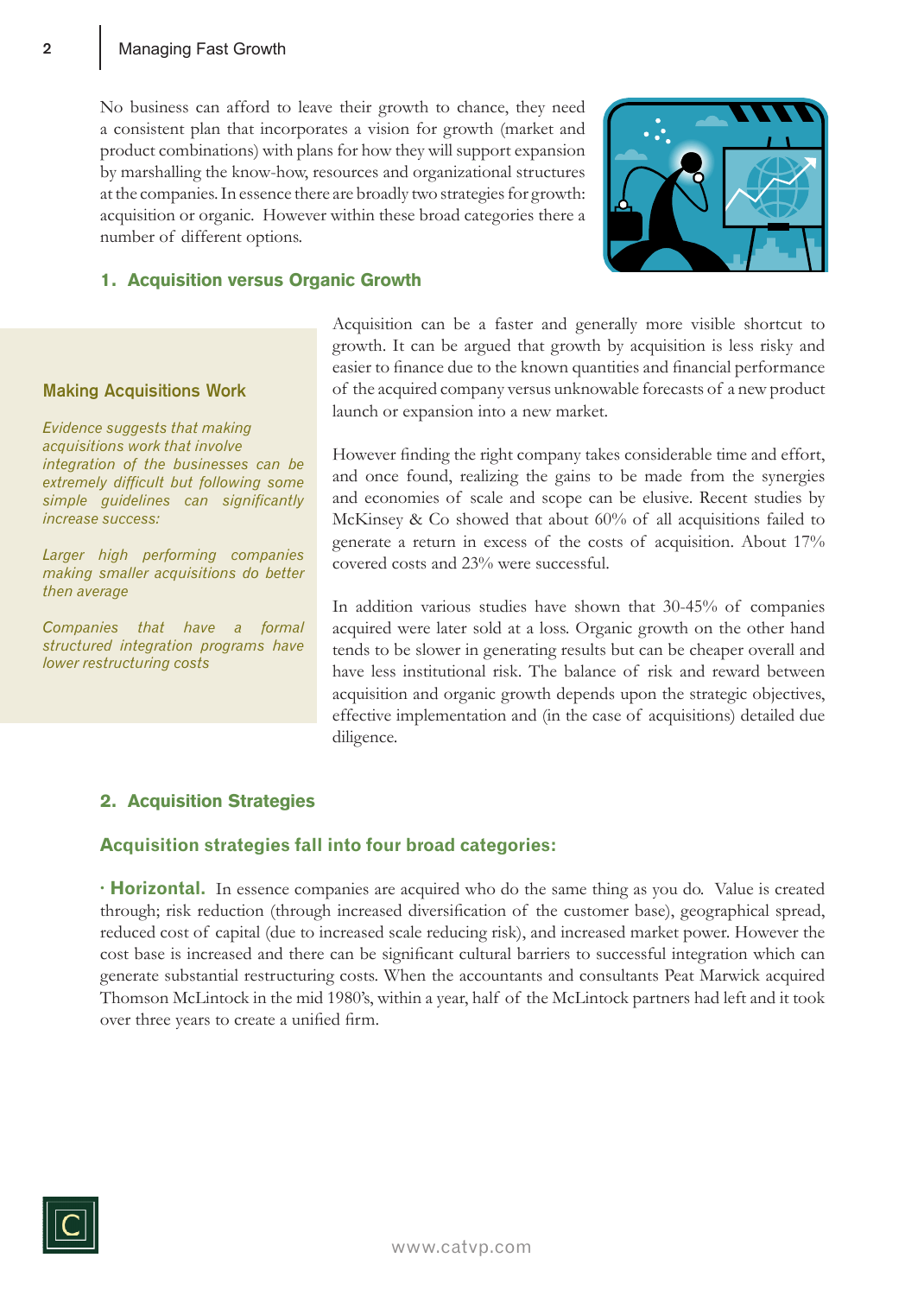**· Vertical.** This involves acquiring companies further up or down the supply chain. Value can be created by cost reduction, reduced risk and by increased scale reducing cost of capital. Sony acquired Columbia Pictures Entertainment in Hollywood for \$3.2 Billion. The rationale was that owning a media provider ensured that Sony would have content for its hardware platforms in the future. This has proved to be a very expensive strategy with Sony Pictures losing X million in 2007.

**· Umbrella Branding.** This involves acquiring businesses that can be leveraged by values inherent in a brand. Value is created by increasing consumer confidence and thus attracting new customers. Perhaps the best example is that of Virgin which has lent its name to everything from credit cards to trains. Tesco and Marks and Spencer have also gone down a similar route to great success.

**· Diversification.** Famous conglomerates such as General Electric and Berkshire Hathaway tend to have a strong financial rather that strategic or operating visions and focus on rewarding managers for achieving targets.

*Scaling: Netscape* **"***move fast, keep going – or end up on your butt" Jim Clark Founder of Netscape*

*1994 Founded by Jim Clark and Marc Andreesen 1995: \$80m in sales 1998: \$500m in sales, more than 3000 employees, acquired by America Online for \$10 billion.*  Specific tactical acquisitions may also be undertaken to acquire specific strategic assets such as technology that can be exploited through the existing client base.

## **3. Options for Organic Growth**

For many businesses organic growth remains a favoured route to growth. It is felt to be more stable, the management more in control. It also tends to be slower than acquisition. Organic growth requires a detailed strategic plan that sets out a coherent vision for growth and then must focus on the knowledge, skills and strategic assets within the business. Most importantly it is a plan with an internal focus that should be developed irrespective of competition. Below are three options for organic growth strategies: scaling, duplicating and granulating.

## **i) Scaling: "More of what you're doing"**

This approach is applicable where the company can demonstrate a product with unique value that addresses a large market, and is easy and cheap to distribute. This strategy requires aggressive investment in marketing and continuous product development as well as good knowledge of mass marketing and product support.

Key accomplishments as you scale up are: the ability to specialise and standardize, to hire the right mix of people, adapt the corporate and implementation structure and learn and share lessons from customers quickly. Netscape is a classical example of growth by scaling moving from startup to revenue of \$500 million, and 3,000 employees in 4 years.

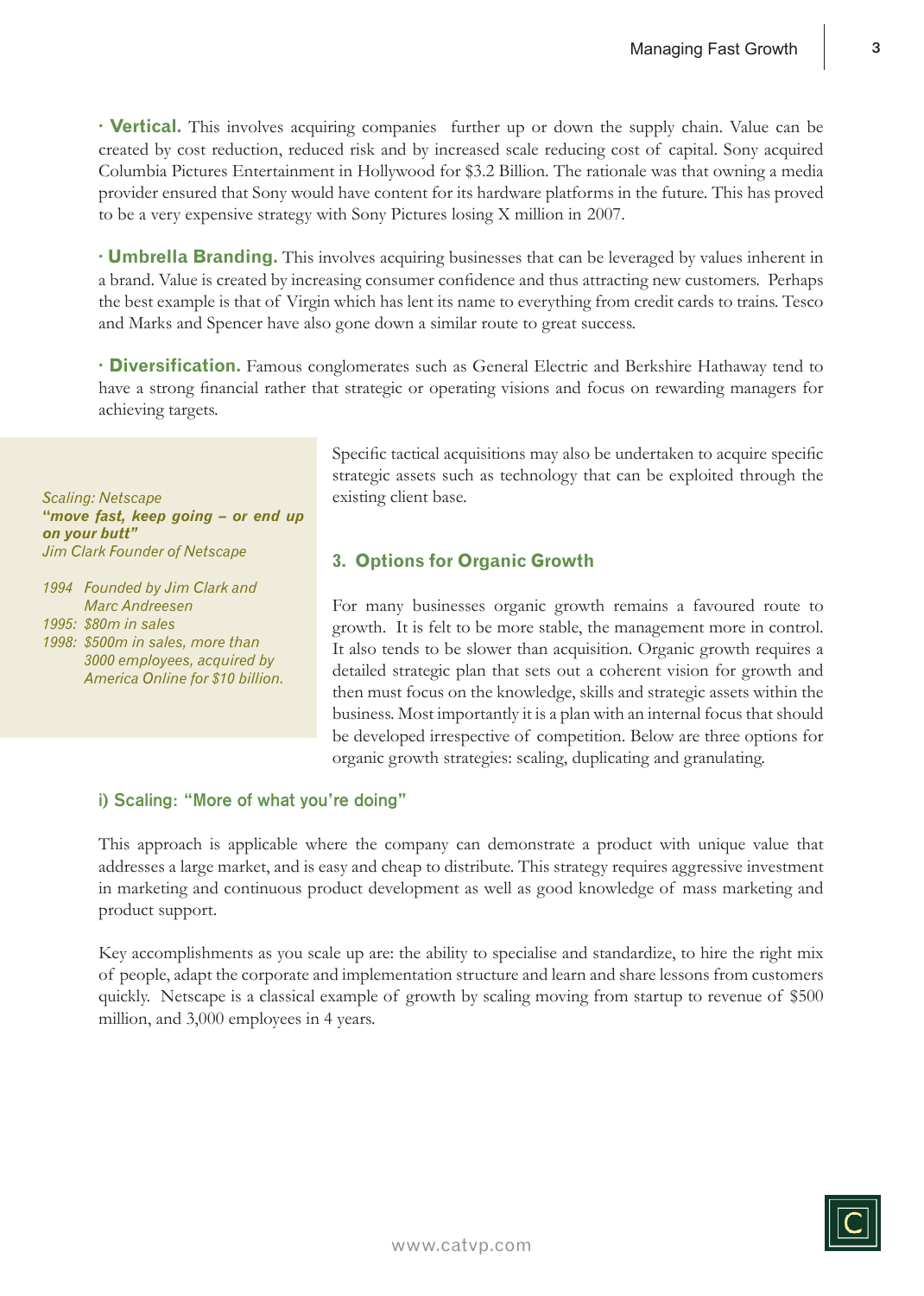#### **ii) Duplication: "Clone business model in new geographic region"**

Duplication is ideal for a business where a physical presence is required and/or where distribution needs to be improved. The key is adapting experience in original market to the new regions. Key accomplishments are the ability to package know-how and yet be able to adapt that know-how to new markets: a tension between the benefits of standardization and adaptation. Oracle is a very good example of this strategy.

#### *Duplication: Oracle*

|       | 1977: Founded by Larry Ellison,   |
|-------|-----------------------------------|
|       | <b>Bob Miner, Ed Oates</b>        |
|       | 1981: First business plan written |
|       | 1984: Venture capital backing     |
|       | from Sequoia Capital              |
| 1986: | Revenues of \$55 million          |
| 1989: | Revenues \$584 million            |
| 2007: | <b>Revenues \$18 Billion</b>      |
|       | 68,000 employees. 20,000          |
|       | partner network in about 100      |
|       | countries.                        |
|       |                                   |

To reach their target market they have developed a network of 20,000 partners in over 100 countries.

## **iii) Granulation: "Select and grow one element of the business"**

This strategy comes into play for larger companies, perhaps when the former strategies have already been employed. The company needs to be large enough to be able to resource research into potential new areas. This strategy requires the company to identify and focus on the aspect

of the business that can be the basis of a fast growth strategy. This can be risky as it may not fully leverage the company's knowledge base. Therefore success relies heavily upon evaluation and monitoring (much like an investor would do) and balancing influences from old and new and formal and informal networks. SAP moved from providing an online accounting system (R1) to a multiple product company based on R3 platform which is flexible enough to cater for any client needs. They learnt from their customers what was required.

#### *Granulation: SAP*

| 1972: Founded by former IBM       |
|-----------------------------------|
| software engineers in             |
| Mannhiem, Germany.                |
| 1977: Revenues DM4m               |
| 1989: Revenues exceed DM100m      |
| with 1,000 employees              |
| 1992: R3 launched. SAP penetrates |
| SME market become global          |
| player.                           |
| 2006: Revenues of €9.4 Billion    |

#### 4. Implementing the Growth Strategy

Companies have successfully combined various strategies for growth as they can complement each other, but for most early stage companies it is better to tackle them sequentially albeit with an overlap.

Start-up companies will find implementation easier, but the size of a company should not drive the growth plan. Larger companies need systems for creating acquiring and sharing knowledge which will be the basis for future growth plans.

#### 5. Our Practical Experience of Managing Fast Growth

Managing fast growth boils down to how well you manage your 2 key assets: People and Cash, in developing what it is your company does that is better than anyone else.

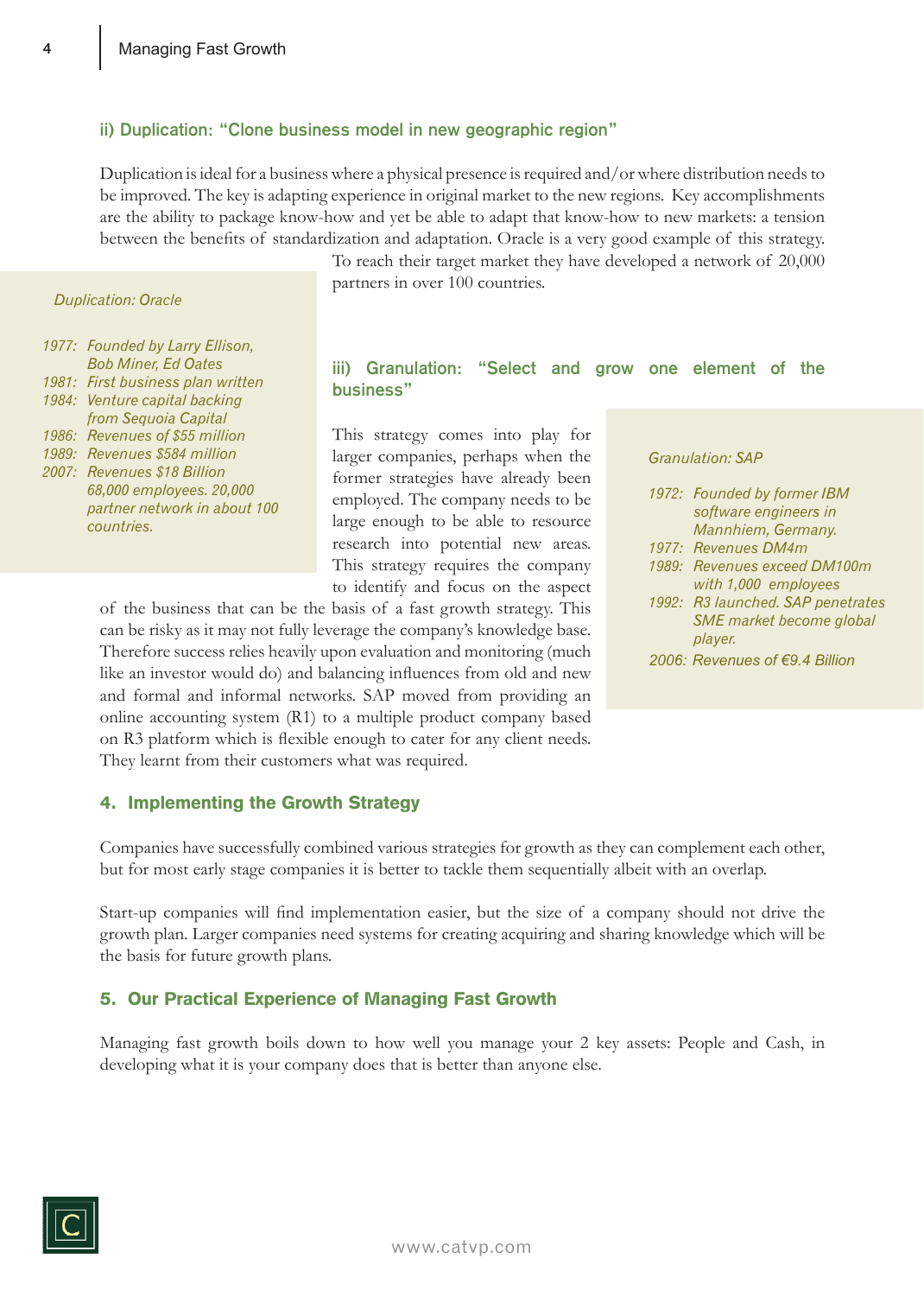People. The importance of having above-average people in a fast-growth business can't be overemphasized: workloads will constantly be expanding and may not be predictable, innovative solutions will have to be implemented quickly. You need people who can think on their feet, adapt well to constant change, and put in the extra hours. You need people who can get excited about being a part of your growing business! Lessons:

*"When turnover doubles year on year, and you no longer recognize anyone when you walk down the corridor, it's then you realise that managing this sort of growth is going to be a challenge!"*

**Recruit wisely.** A fast-growth business means hiring lots of new people. Get this wrong and you can easily find yourself in deep trouble. Do not under estimate the cost and the time likely to be involved. A possible solution to this problem is to outsource the process to a freelance human resource manager. Let them carry out 90% of the work. You just have to approve the final selection.

**Be prepared to let people go.** Some people, even those who are committed to your business and work hard, won't be able to adjust to the changes brought about by growth. For example, the person who supervised two people in your warehouse well when you first started out may not be able to manage a team of forty. As the business grows you need to make hard and objective assessments of your key managers.

**Manage the impact of new people.** Current employees often feel threatened by the influx of new personnel. Involve your employees in the process of structuring new positions. If a new position will cut into the responsibilities or authority of a current employee, meet with that employee privately to discuss the need for an added position and, emphasize your confidence in his or her ability to continue being a positive asset to the company. Post all job openings internally at the same time, if not before, you place outside advertising. Consider having all employees who may be threatened by the new position participate in the interviewing process. This will make them feel more confident about their position within the organization and less threatened by the new hire.

**Money.** Fast-growth businesses burn money! Even with good profits, there will

almost certainly be times when a growing business will run tight on cash as expenditures occur before related sales are realized. It is essential that you keep close to your bank and communicate regularly. It is also important to identify cash flow funding options such as invoice discounting. If you think that substantial funding will be required from venture capital sources to finance growth then you need to plan early. It can take up to a year from identifying the need getting the cash in the bank. Lessons:

Plan and then plan some more. The faster a business is growing or changing, the more difficult it will be to plan future expenditures or income. Careful planning and constant updating of plans, particularly cash flow projections, is of paramount importance in a fast-growing business.